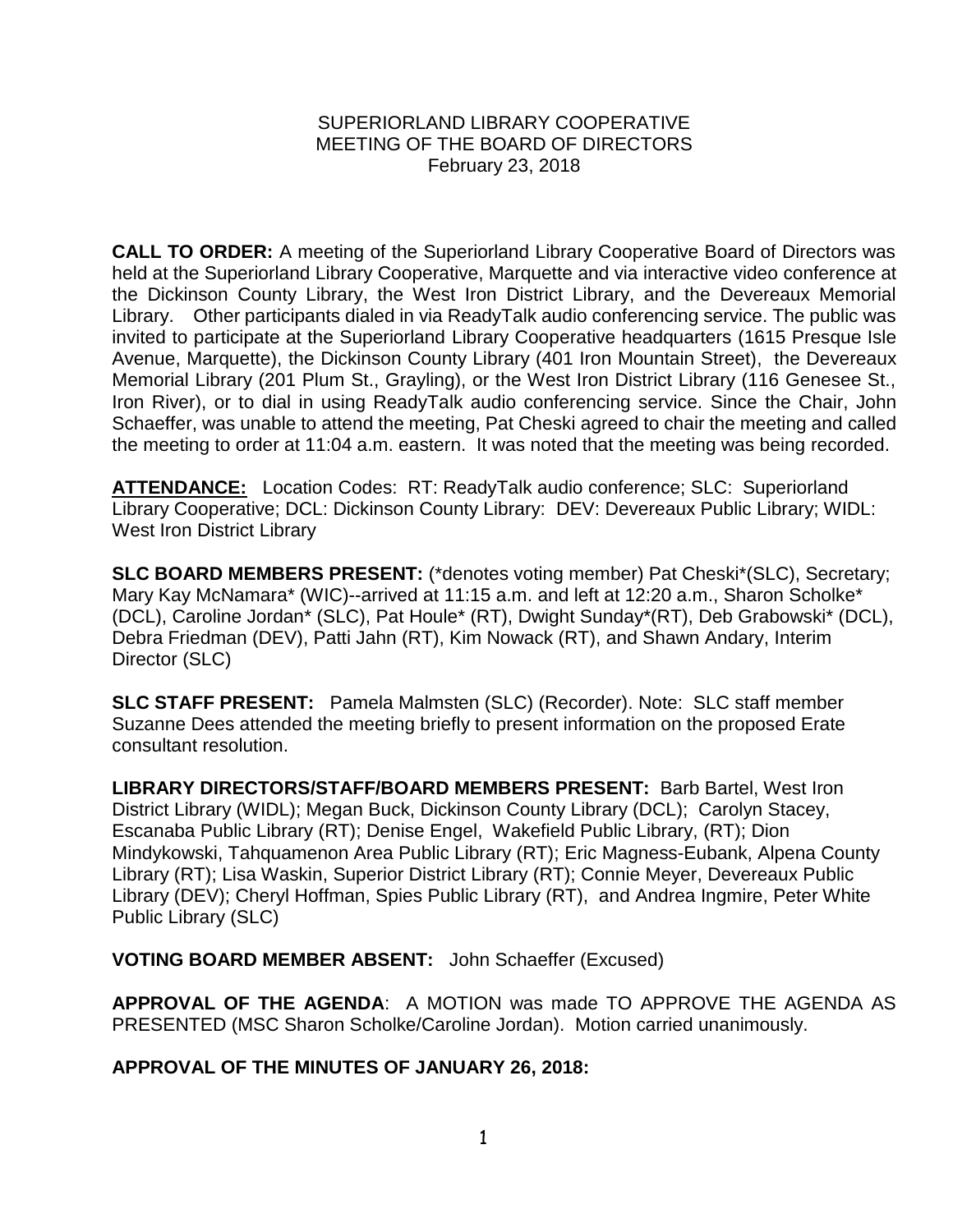A MOTION was made TO APPROVE THE MINUTES OF THE BOARD MEETING OF JANUARY 26, 2018 AS PRESENTED (MSC Caroline Jordan/Sharon Scholke). Motion carried unanimously.

**FINANCIAL REPORT:** Pam Malmsten presented the financial report.

January 2018 Cash Disbursements: Salary expense includes the lump sum severance payout to the former Director (70.25 days—total gross payment of \$20,065.30). A payment of \$1,286.83 (account number 3-730) to Quest Software was for computer workstation and server backup software. A disbursement of \$1,870 to Anderson, Tackman, and Company (account 3-801) was a progress payment for the FY 2017 audit. Total cost of the audit was quoted at \$3,600.

A MOTION was made TO APPROVE JANUARY 2018 CASH DISBURSEMENTS OF \$70,951.77 (MSC Pat Houle/Caroline Jordan). Motion carried unanimously.

Year to Date Expense and Revenue Reports as of 01/31/2018*:* Expenses: Salary and payroll expenses are over the 4/12 line item; this is because of the severance payout. Pam noted that the professional and contractual budget line item will have to be increased since legal fees have been higher than anticipated. Revenues: The first 50% direct state aid payment has been received.

 A MOTION was made TO APPROVE THE YEAR TO DATE REPORTS AS OF 01/31/2018 [with total revenues of \$249,322 and total expenses of \$266,828] (MSC Deb Grabowski/Caroline Jordan). Motion carried unanimously.

Balance Sheet as of 01/31/2018: Pam Malmsten reported that, as of 01/31/2018, total SLC assets were \$838,165.33 and total Liabilities plus Fund Balances were \$838,165.33. A MOTION was made TO APPROVE THE BALANCE SHEET AS OF 01/31/2018 (MSC Pat Houle/Sharon Scholke). Motion carried unanimously.

**PUBLIC PARTICIPATION:** There was no public participation.

**INTERIM DIRECTOR'S REPORT:** Shawn presented the Interim Director's Report.

- 100% of SLC libraries completed their State Aid reports
- The NLS (National Library Service for the Blind and Physically Handicapped) Annual Survey has been completed for the Great Lakes Talking Books Advisory Outreach Center.
- TV White Space equipment is tentatively scheduled to be shipped on March  $9<sup>th</sup>$ , 2018.
- The UPRLC Automated Library Services (ALS) budget for FY 2018/2019 was approved by the ALS group and the UPRLC Board on February 15, 2018; the budget included a member library operating fee increase of 2%.
- Michigan Notable Books for 2018 have been added to the Overdrive digital collection. Database Maintenance Assistant Jeremy Morelock has also been curating titles that appear at the top of the Overdrive page.
- More content was added to Overdrive from the New York Times Bestseller Lists for Adults, Teens, and Tweens.
- Shawn purchased some of the titles in the "recommended titles" list on Overdrive.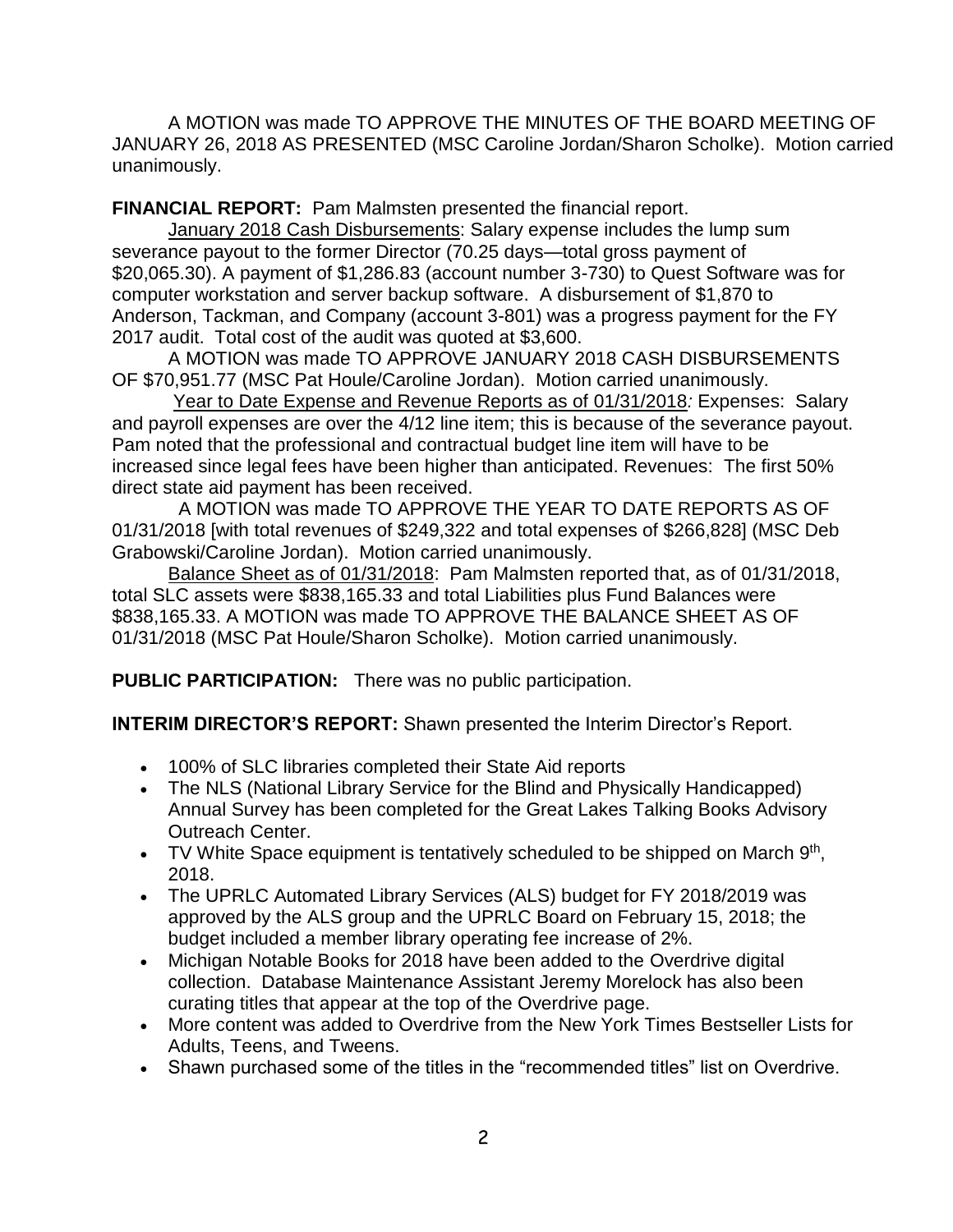- Jean Montgomery ordered 11 Arduino interactive electronics kits and will be offering training on the kits soon.
- The RIDES Task Force meeting originally scheduled for February 27<sup>th</sup> has been postponed.

## **COMMITTEE REPORTS:**

Advisory Board of Librarians Report: Megan Buck, the Chair of the Advisory Board of Librarians (ABL) reported. The ABL met on February 20<sup>th</sup> and meeting minutes were sent to the SLC Board. The ABL has been discussing two sections of the SLC by-laws: Article II, Section 1, paragraph 1 regarding eligibility of SLC Board appointees, and the table that follows paragraph 2 in Article II Section 1—which addresses the number of SLC Board voting representatives from each population group. The Advisory Board decided to compose a short survey that would be sent to library directors; 30 out of 38 library directors responded; a 79% response rate. At its recent meeting the ABL formulated two recommendations based on the survey results:

- (1) That the phrase "who is not an employee of a member public library" be removed from Article II, Section 1 of the bylaws. This would allow library boards to appoint either a lay person or a library employee to the SLC Board of Directors.
- (2) That representative groups of all class sizes receive the same number of votes: 3 votes for group 1 (Class I libraries), 3 votes for group 2 (Class II and III libraries), and 3 votes for group 3 (Class IV and V libraries). Currently group 1 has 2 votes, group 2 has 3 votes, and group 3 has 4 votes.

UPRLC Meeting Planning Committee: Megan Buck, the Chair of the Annual Meeting Committee, reported that the UPRLC Annual Meeting will be held on September 25<sup>th</sup> and September 26<sup>th</sup> at Bay College in Escanaba. Megan said that plans are progressing well ahead of last year. Programming will focus on technology and keynote speakers--Dr. Michael Stevens and author Fred Stonehouse--have been confirmed. The conference slogan is "Tech Knowledge Transforms"; Dillon Geshel designed a logo featuring the conference slogan. Megan said that the committee will soon be sending out a call for proposals for breakout sessions.

## **OLD BUSINESS:**

Erate Consultant Resolution: Shawn noted that a report detailing the proposed Erate consultant resolution was included in the packet that was sent out to Board members in advance of the meeting. Suzanne Dees, SLC's Erate consultant, briefly summarized the report and was available to answer questions. Erate is a federal program that provides discounts on Internet access for schools and libraries. The Upper Peninsula Region of Library Cooperation (UPRLC) is the lead agency/billed entity for the Erate consortium of 24 SLC member libraries. The consortium receives between 72% and 80% discounts on Internet service; the value of the 2017 awards was \$85,000. UPRLC currently has two multi-year contracts with Internet Service Providers. Suzanne said that FY 2019 would be an ideal time to transition to a professional Erate consultant since contracts with Internet Service Providers will be expiring on June 30, 2019 and new competitive bids for internet access will have to be issued. SLC Interim Director Shawn Andary requested a quotation from EdTech Strategies, LLC of Iowa, a professional Erate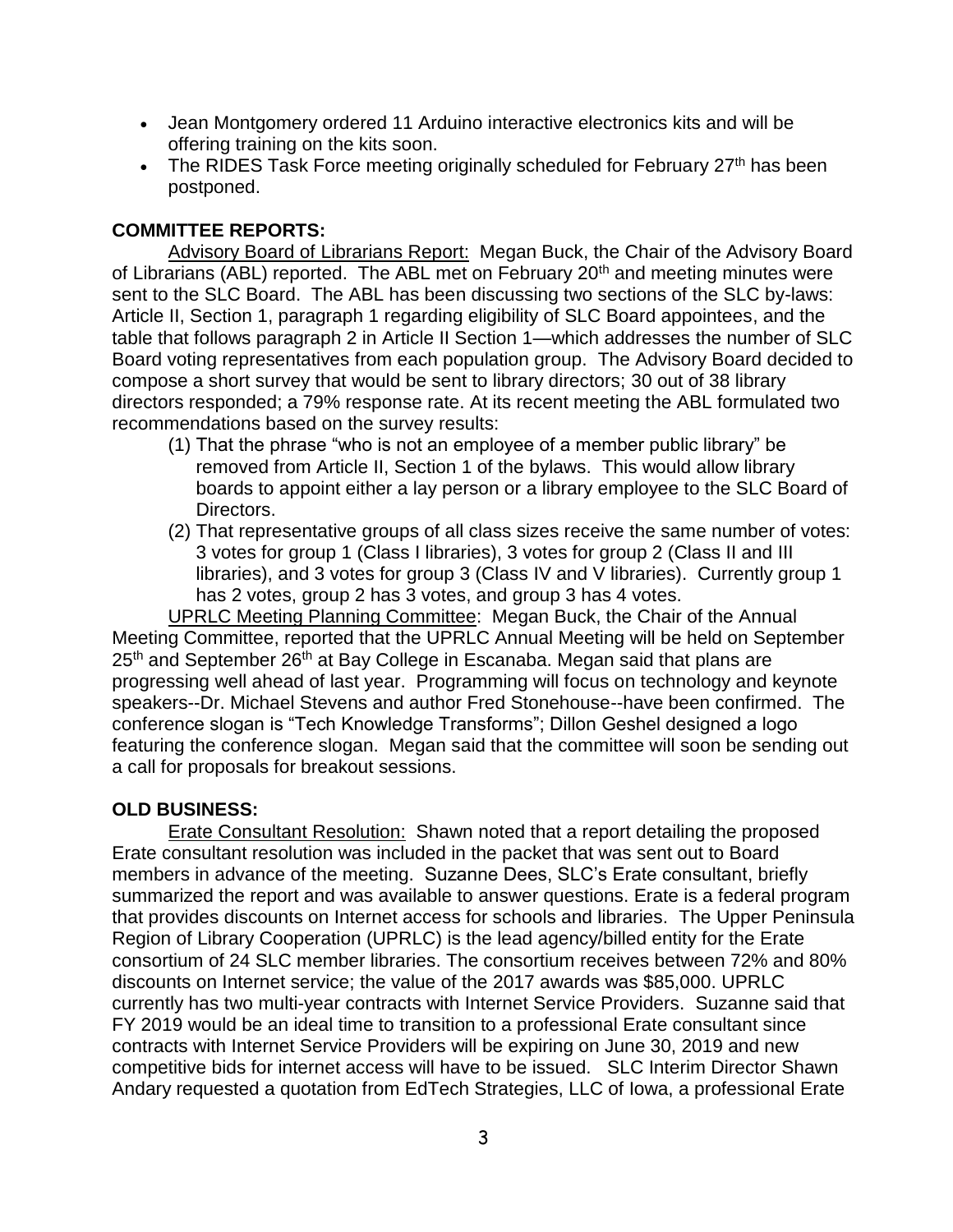consulting firm. EdTech consultants have extensive Erate experience and have had a relationship with SLC/UPRLC since 1998.

The EdTech offer covers two erate funding years—FY 2018 and FY 2019. For FY 2018 Suzanne would continue to be the UPRLC legal officer—she would review the consultant's drafts and certify the forms. She would also continue to collect forms from members and would complete applications for 3 small libraries outside of the Internet Consortium. The EdTech proposal includes help with developing RFP's to bid out the consortium's internet service for FY 2019, along with other services and advice. SLC staff would still help member library directors with their Erate forms, and technology staff would have to continue to assess bandwidth needs; SLC staff would also continue to file the applications for the 3 libraries outside of the Internet Consortium.

As the lead agency/billed entity, the UPRLC Board approved the agreement with EdTech Strategies pending the SLC Board's approval of the contract payment; the UPRLC Board accepted the agreement at its February 15, 2018 meeting.

A MOTION was made THAT THE SUPERIORLAND LIBRARY COOPERATIVE BOARD OF DIRECTORS HEREBY AUTHORIZES FUNDING FOR ERATE CONSULTANT SERVICES TO BE PROVIDED TO THE UPRLC INTERNET CONSORTIUM BY EDTECH STRATEGIES, LLC, OF IOWA. EDTECH STRATEGIES WILL PERFORM THE WORK OUTLINED IN THE LETTER OF AGREEMENT AND SCOPE OF SERVICES FOR THE PERIOD FEBRUARY 23, 2018 THROUGH APRIL 23, 2019. THE BOARD AUTHORIZES SHAWN ANDARY, THE INTERIM DIRECTOR OF THE SUPERIORLAND LIBRARY COOPERATIVE, TO SIGN THE EDTECH STRATEGIES LETTER OF AGREEMENT (MSC Dwight Sunday/Deb Grabowski). Roll Call: YES: Pat Cheski, Mary Kay McNamara, Sharon Scholke, Caroline Jordan, Pat Houle, Dwight Sunday, and Deb Grabowski (7). NO: (0). Motion carried unanimously.

SLC Bylaws Discussion: Shawn asked the Board to discuss whether they want to entertain the changes to the SLC bylaws that were recommended by the ABL (see "Committee Reports—Advisory Board of Librarians Report" above.

Shawn presented background information on bylaws Article II, Section 1 regarding voting representative distribution. She said that the 4-3-2 split was based on the idea that the number of voting representatives should be based on population density; thus the larger libraries were allocated more votes. The Board began by discussing the proposal to equalize population group voting representatives (from 2, 3, 4 to 3, 3, 3).

The discussion was then opened up to include the proposed change to the SLC bylaws Article II, Section 1 regarding the eligibility of SLC Board appointees and the ABL recommendation that "any adult resident of the Cooperative's service area shall be eligible to serve on the Board of Directors". Board members and library directors expressed their opinions regarding this proposed change.

After further discussion, Sharon Scholke recommended that SLC Board members think about these proposals and that both proposed changes to the SLC bylaws should be added to the agenda for a discussion and vote at the next SLC Board meeting. Board members agreed to this proposal by consensus.

MERS Update: MERS issued a letter of determination regarding the eligibility of certain SLC employees to participate in SLC's MERS defined benefit pension plan. Shawn forwarded the letter to SLC's attorney for analysis; a response from the attorney has been received. Shawn sent all of these documents to the SLC Board on February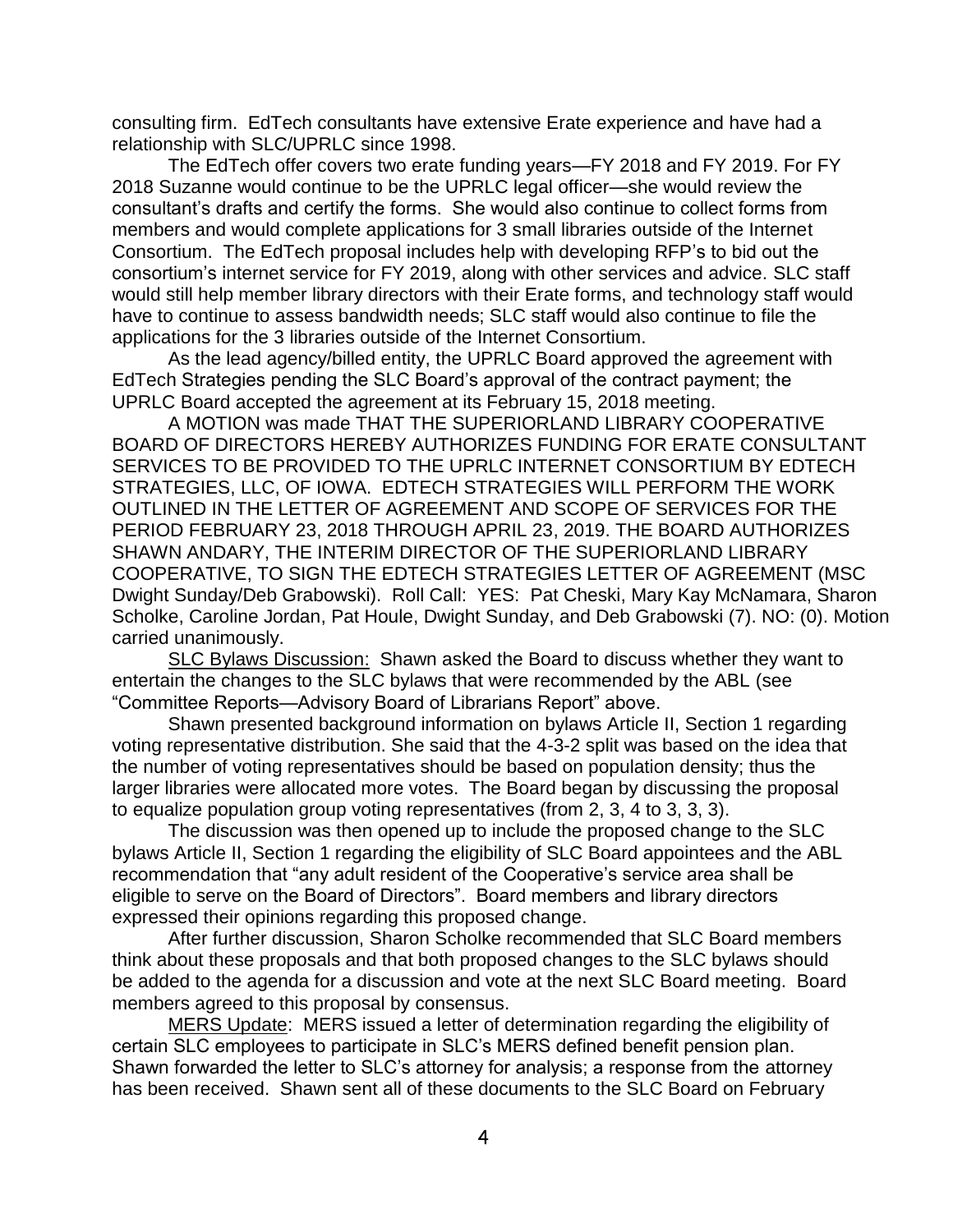21. In their correspondence, SLC's attorneys outlined possible options for the next steps that could be taken. Shawn reported that she has also asked SLC's MERS representative to present options for the future of SLC's defined benefit plan and for setting up other types of retirement plans. Board members agreed that a joint meeting of the Finance and Personnel Committees should be scheduled to discuss the MERS options. Pat Cheski commented that both the Finance and Personnel committee have lost members; she asked for volunteers willing to serve on one of the committees.

SLC/UPRLC Staffing: Shawn reported that SLC needs additional staffing and recommended that the part-time Database Assistant be offered a full-time position; she noted that the Database Assistant has the skills and talent to learn system administration, resource sharing, and other tasks. At the January 26 Board meeting, Pam Malmsten presented a draft budget that showed that the full-time database assistant position would be financially feasible. Shawn commented that SLC has been under-staffed for a number of years, and she presented a history of staffing in support of the automated system and resource sharing for SLC and UPRLC. Shawn said that, as the Interim Director, it was unclear whether or not she was authorized to hire staff; she asked the Board to consider appointing her as the Acting Director so she could make staffing decisions.

After discussion, Board members agreed by consensus that the Director position, the Database Maintenance position, and the Network Administration position should be discussed at the Finance/Personnel Committee meeting. (It was previously decided that the MERS pension issues would also be discussed at that meeting: see "MERS Update" above.) Pat Cheski again asked for volunteers willing to serve on the committees. Library Director Andrea Ingmire and SLC Board member Dwight Sunday both volunteered for the Finance Committee. Library Director Carolyn Stacey volunteered to serve on the Personnel Committee. [Note: A joint meeting of the SLC Finance and Personnel Committees was scheduled for Thursday, March 1, 2018 at 10:00 a.m. eastern.]

## **NEW BUSINESS**:

Nomination/Election SLC Vice President: Greg Rathje, formerly the Board Vice-President, resigned from the SLC Board on February 2, 2018. Caroline Jordan volunteered to service as the Vice President.

THE BOARD AGREED BY CONSENSUS TO ELECT CAROLINE JORDAN AS VICE- PRESIDENT OF THE SUPERIORLAND LIBRARY COOPERATIVE BOARD OF DIRECTORS EFFECTIVE IMMEDIATELY.

Presque Isle Reconstruction Project: Shawn reported that the City of Marquette sent a letter indicating that next summer Presque Isle Avenue will be torn up and sewer lines replaced. Shawn said that this would be a good opportunity for SLC to have its outdated sewer lines replaced and that she would be contacting plumbing contractors for bids.

Joint SLC/UPRLC Meeting: Shawn reported that SLC Board members, library directors, and UPRLC Board members had all discussed the possibility of scheduling a joint meeting of the UPRLC and SLC Boards. Possible agenda topics would include reviewing the organizational structures of both organizations; looking at the overlap in staffing, finances, and leadership; and discussing the management contract between Superiorland and UPRLC. At its February 15, 2018 meeting, the UPRLC Board agreed that a joint meeting should be scheduled. SLC Board members also agreed that a joint